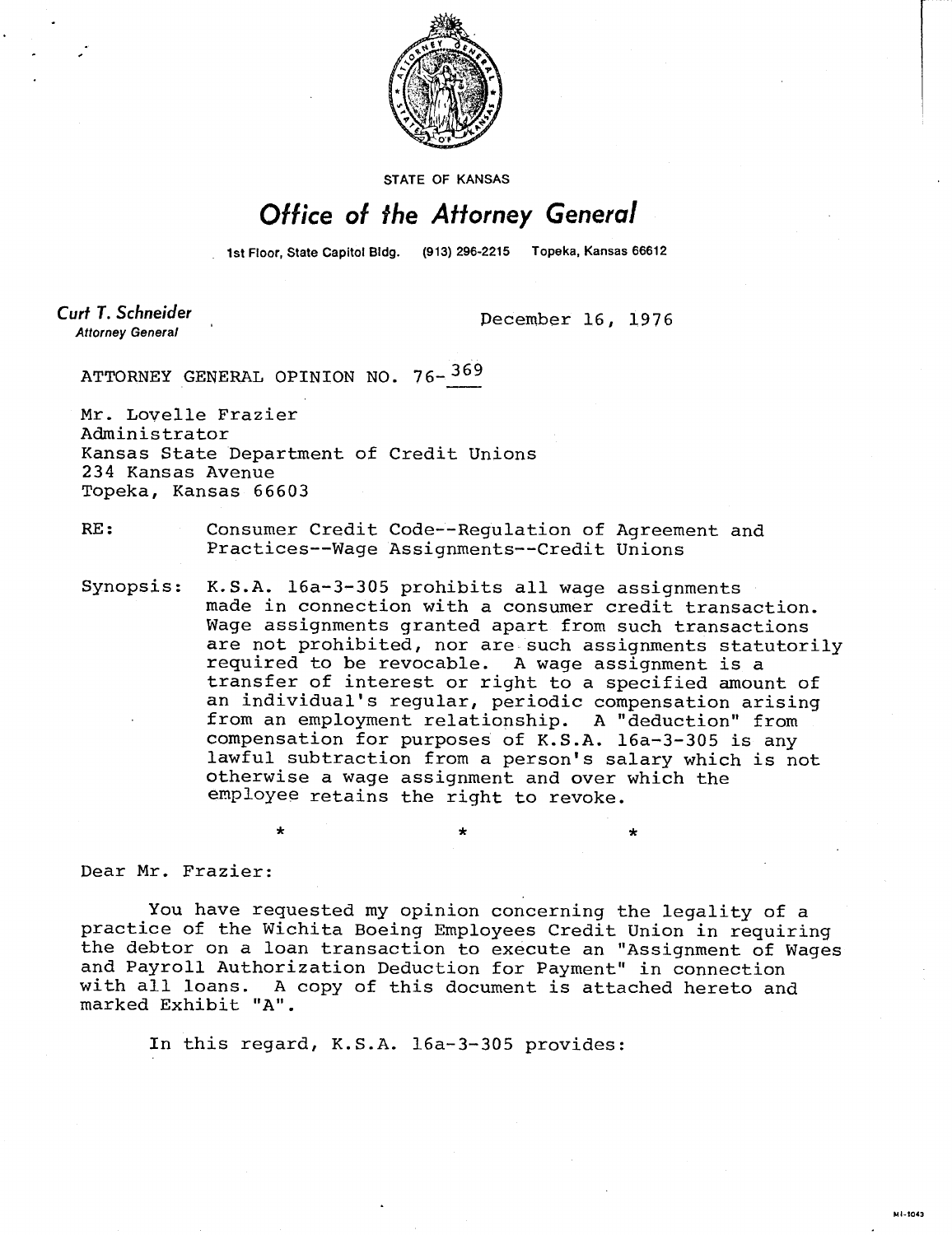Mr. Lovelle Frazier December 16, 1976 Page 2

> "(1) A creditor may not take an assignment of earnings of the consumer for payment or as security for payment of a debt arising out of a consumer credit transaction. An assignment of earnings in violation of this section is unenforceable by the assignee of the earnings and revocable by the consumer. This section does not prohibit an employee from authorizing deductions from his earnings if the authorization is revocable...."

The term "consumer credit transaction" is defined by K.S.A. 16a-1-301(12) to mean:

> "...a consumer credit sale, consumer lease, or consumer loan or a modification thereof including a refinancing, consolidation, or deferral...."

Reprinting the definitions for consumer credit sale, loan and lease serves no purpose here, but the same may be examined at subsections (11), (14) and (13) of K.S.A. 16a-1-301.

In examining the text of K.S.A. 16a-3-305, the language specifically prohibits a creditor from taking an assignment of earnings of the consumer for payment or as security for payment of a debt arising out of a consumer credit transaction. In this case, the form utilized by the Wichita Boeing Employees Credit Union assigns the credit union a specified amount of the member's earnings in repayment for a loan. If the loan was made for the purpose of facilitating a consumer credit transaction, such form, in my view, violates K.S.A. 16a-3-305.

Proponents of the assignment form argue that the assignment agreement specifies that the borrower may revoke the assignment at any time in accordance with the test of K.S.A. 16a-3-305 wherein it provides:

> "...This section does not prohibit an employee from authorizing deductions from his earnings if the authorization is revocable...."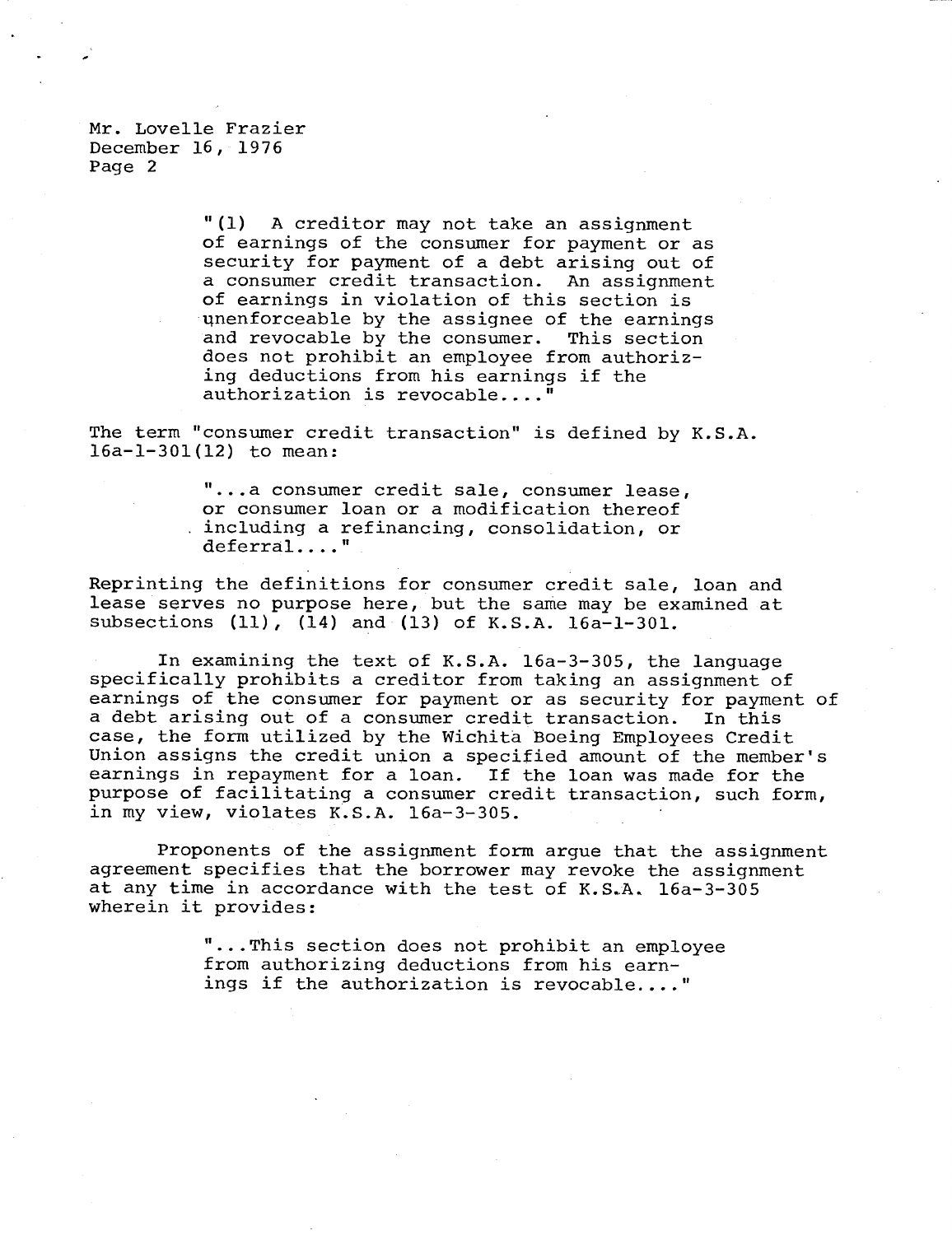Mr. Lovelle Frazier December 16, 1976 Page 3

Further, the proponents refer to the comment section following the above statute which states:

> " ...A revocable payroll deduction authorization in favor of a creditor, as frequently used by credit unions, is authorized by this section...."

In countering these arguments, it is clear, in my view, that the statute contemplates two separate and different types of subtractions from an individual's earnings. That is, assignments of earnings and deductions from earnings. It must be presumed that in using different terms, the Legislature contemplated that different meanings would attach to the terms. Furthermore, K.S.A. 16a-3-305 specifies that an assignment of earnings arising out of a consumer credit transaction is unenforceable and revocable by<br>the borrower. Nothing is added to subsection (1) by the last Nothing is added to subsection (1) by the last sentence if the words "deductions" and "assignment of earnings" are given the same meaning. In accordance with generally accepted principles of statutory construction, it must be presumed that each sentence in the statute was intended to accomplish something<br>heretofore unaccomplished. Thus, while it is safe to conclude Thus, while it is safe to conclude that the Legislature intended different meanings to apply, the exact scope of these definitions remains statutorily unclear.

Some indication as to the intended meaning derives from the phrase "arising out of a consumer credit transaction". Not all wage assignments are prohibited by K.S.A. 16a-3-305--only those made in connection with a consumer credit transaction. In this regard, it is difficult to understand any rationale which treats credit unions preferentially over other lending institutions making consumer credit loans. In other words, K.S.A. 16a-3-305 was primarily designed to protect an individual's income from pre-judgment collection until there had been a determination as to the nature and extent of that person's liability. An assignment, even though revocable by the borrower, defeats the purpose for which this statute was enacted.

The source of confusion regarding K.S.A. 16a-3-305 stems from the inability to differentiate the meanings of the words "deduction" and "assignment". In general, an assignment is a manifestation to another person by the owner of a right arising under a contract or for breach of contract indicating his intention to transfer, without further action or manifestation of intention, the right to such other person or to a third person. Restatement, Contracts, \$149 Restatement, Contracts, §149(1).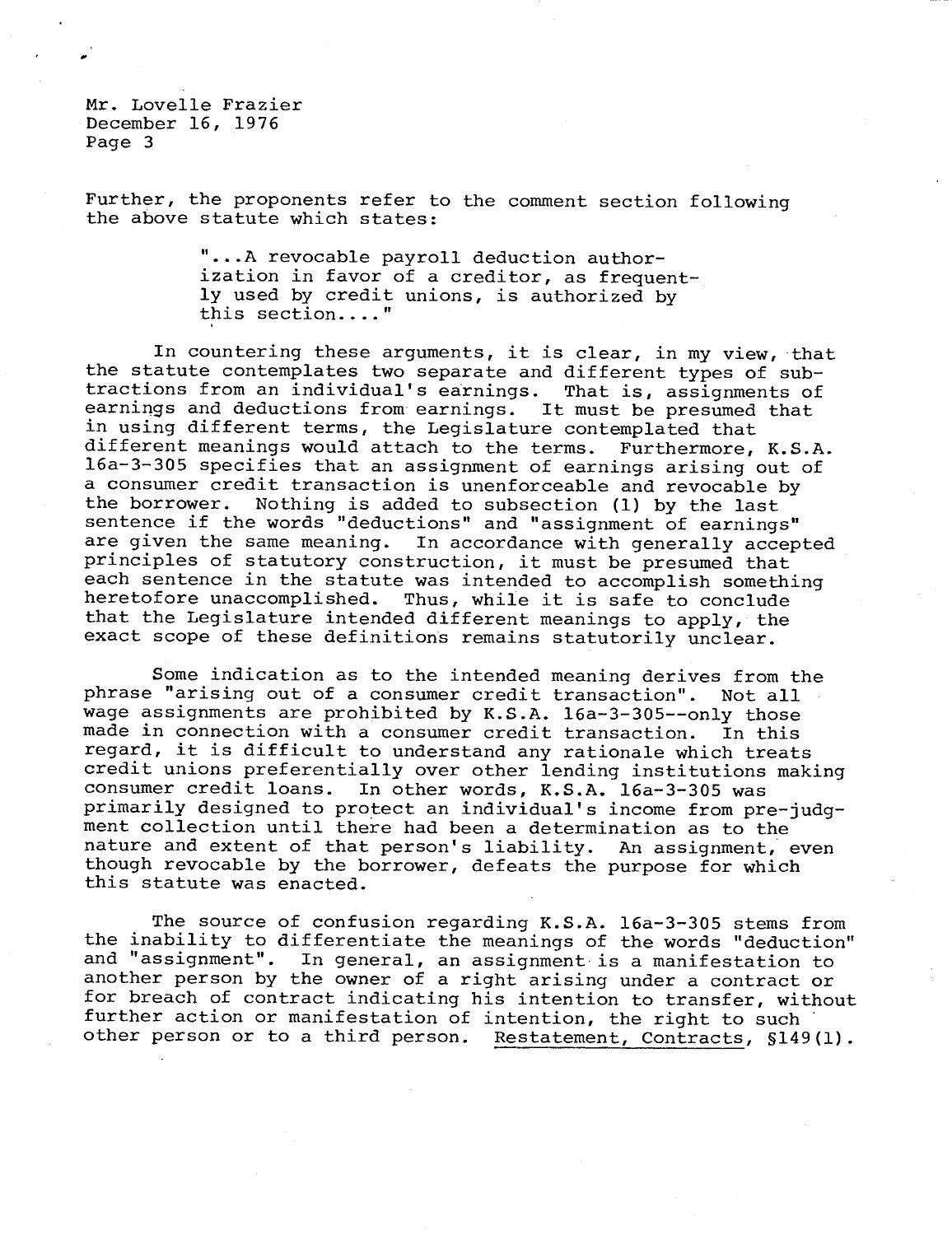Mr. Lovelle Frazier December 16, 1976 Page 4

The term "assignment" necessarily imports the transfer of rights from the assignor to the assignee. Authorization of a deduction from earnings of the debtor vests no rights whatever in the creditor. Authorization of a deduction or withholding from earnings merely authorizes the employer to pay over to a designated third party the authorized portion of earnings of the employee, vesting no legal rights whatever in the party to whom the deducted earnings are to be paid. In my view, K.S.A. 16a-3-305 was drafted so as to distinguish between an assignment and a deduction. A deduction from compensation is a lawful withholding of income, authorized by employee or earner, which is not accompanied by a lawful vesting of the right to the money so withheld in a third party, and which the wage earner or employee retains the right to revoke or terminate at will.

In summary, K.S.A. 16a-305 prohibits all wage assignments made in connection with a consumer credit transaction. Wage assignments granted apart from such transactions are not prohibited, nor are such assignments statutorily required to be revocable. A wage assignment is a transfer of interest or right to a specified amount of an individual's regular, periodic compensation arising from an employment relationship. A "deduction" from compensation for purposes of K.S.A. 16a-3-305 is any lawful subtraction from a person's salary which is not otherwise a wage assignment and over which the deductee retains the right to revoke. The form utilized by the Wichita Boeing Employees Credit Union violates K.S.A. 16a-3-305 insofar as the "Assignment of Wages and Payroll Deduction Authorization" is concerned. That portion of the form which authorizes a deduction for share payment is permissible.

truly yours Very

CURT T. SCHNEIDER

CTS/HTW/cgm